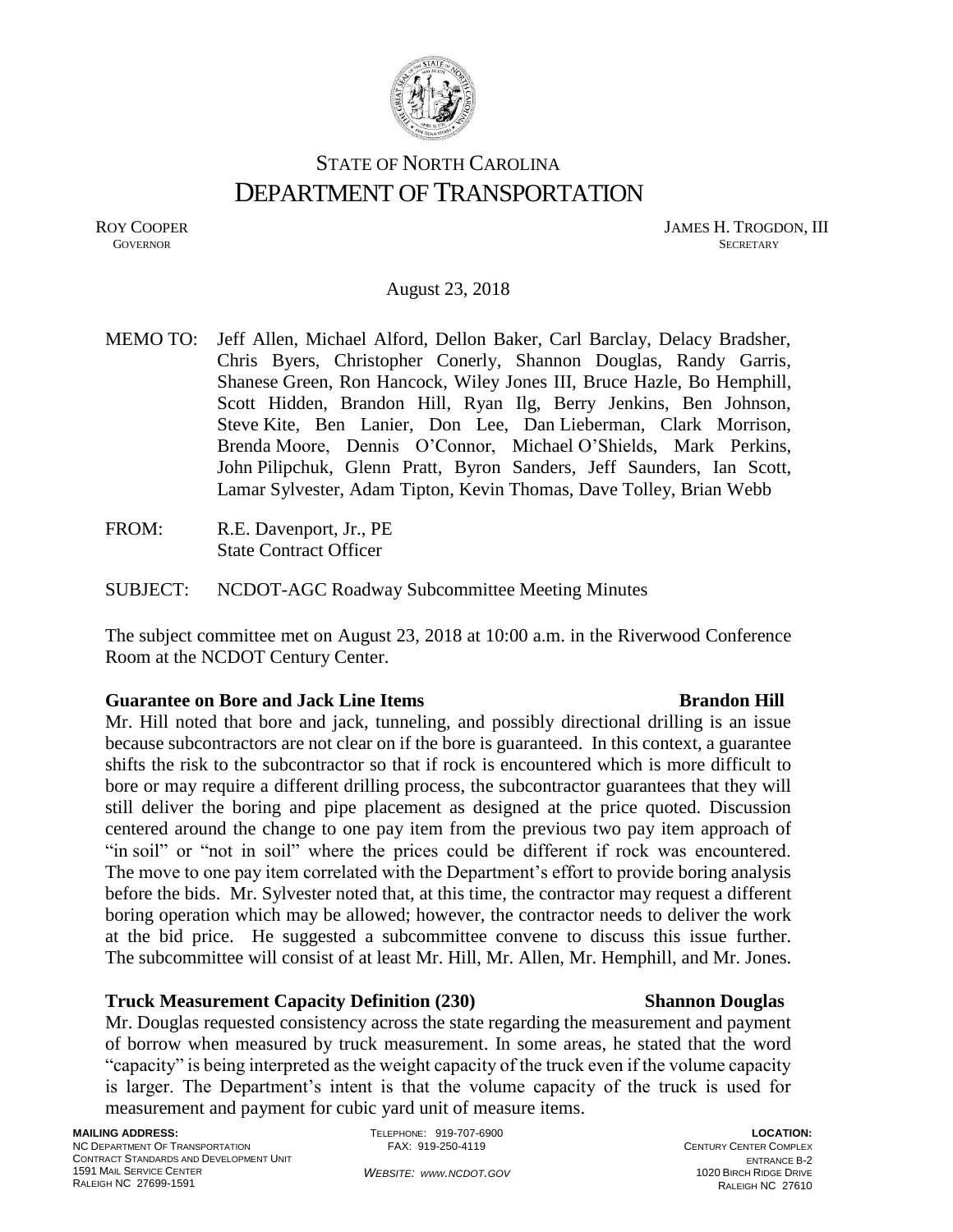#### **Surveying Scope on Bid-Build Shannon Douglas Shannon Douglas**

Mr. Douglas shared a concern that surveyors are being asked to repeatedly adjust storm drains in the as-built plans without further compensation. There was discussion that this was difficult to change because the original survey may require corrective work that would be covered under an initial compensation. However, if there were unknown utilities or other issues, the surveyors could be compensated for their additional work with Supplemental Surveying but Mr. Douglas noted that drainage items are excluded. Mr. Skeens shared that the updated draft of the Surveyors' Manual will be provided to this committee and the surveying community for feedback soon. The manual may address concerns.

### **Repairs on Borrow Jobs and Secondary Roads Shannon Douglas**

Mr. Douglas noted that on large borrow jobs, it is unclear who is providing road repairs. He provide[d Addendum](https://xfer.services.ncdot.gov/dsplan/2017%20Highway%20Letting/12-19-17/Plans%20and%20Proposals/Lenoir_R-5703_C204014/Lenoir%20R-5703%20C204014%20Addendum%20No.%201%20.pdf) #1 to C204014 in the December 19, 2017 letting, Page G-35 "REPAIRS TO EXISTING ROADS" as an example of risk management that he would like to see in all contracts. This provision requires the contractor to maintain the road and allows for payment with the contract unit prices for the materials used in the repairs.

#### **Mechanical Spreader on Small Quantity ABC Jeff Allen**

Mr. Allen would like the Department to consider a limit for the requirement of a mechanical spreader for small lengths or quantities of ABC. He cited examples such as walking trails, tie-ins to bridges and other small spaces where moving the equipment was causing issues. The Department will look at ways to clarify the specifications.

### **Define if Allowing Waste in Project Limits Jeff Allen**

Mr. Allen would like the Department to consider defining whether waste will be allowed to be places within the project limits during preconstruction so that the project may be bid accordingly. Currently, the assumption is that waste is not being allowed to be left on the project. If there is borrow that may be able to be used on a future project, the suggestion is to discuss this with the Engineer to see if they will allow the waste to remain. The Department will see if this is addressed in the plan checking questionnaire. Mr. Jenkins noted that it was a positive environmental impact to not haul away usable materials. There was a concern about appearance and usability waste this may explain why this issue is typically handled during construction with the Engineer.

### **Pay for Unclassified Stockpiled and Used as Borrow (225) Jeff Allen**

Mr. Allen noted that the specifications allow the use of stockpiled material to be paid and used for "shoulder borrow" but not borrow or unclassified. He would like to get paid every time he moves stockpiles even if it is for the lesser unclassified. He did note that with lump sum grading he may not have an unclassified pay item so it may revert to borrow.

### **Define CEI Role in the Contract Jeff Allen**

Mr. Allen noted that he is aware of a project with a CEI project manager (not CEI assistant resident) which is negotiating supplemental agreements but then needing the resident engineer to sign the agreement. He asked that the Department define the roles of the CEI project managers. The intent is to have those roles defined at the Preconstruction meeting and any questions about roles or authority could be addressed by the Resident Engineer or the Division Construction Engineer.

#### Page 2 of 3